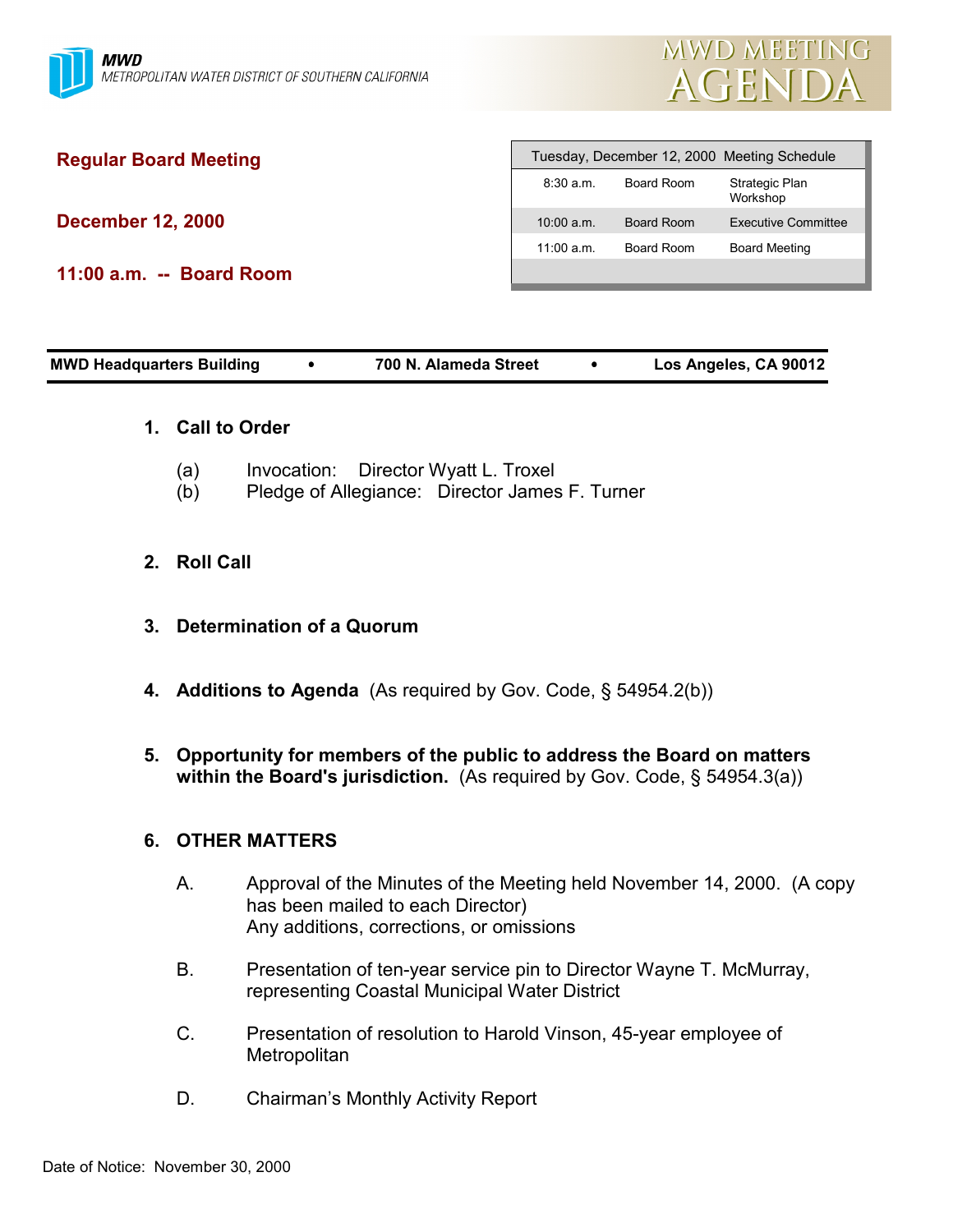- E. Adopt Conceptual Rate Structure Action Plan. (Exec.)
- F. Committee appointments. (Exec.)
- G. Evaluation of General Manager. (Exec.)
- H. General Manager's Reports:
	- a. Report on Colorado River matters, including negotiations to develop a California plan for river operations, settlement of the San Luis Rey water rights dispute, Salton Sea issues, and resolution of remaining issues in Arizona v. California before U.S. Supreme Court. (L&C) **[Any discussion of real property negotiations will be held in closed session. Conference with real property negotiators; agency negotiator: Paul Cunningham; negotiating parties: United States Department of the Interior, State of California, State of Nevada, State of Arizona, Palo Verde Irrigation District, Imperial Irrigation District, Coachella Valley Water District, Los Angeles Department of Water and Power, San Diego County Water Authority, Colorado River Indian Tribes Coalition, San Luis Rey Settlement Parties; property: water rights, Colorado River allocations; under negotiation: price and terms; to be heard in closed session pursuant to Gov. Code § 54956.8. Any discussion of existing litigation will be heard in closed session. Conference with legal counsel--pursuant to Gov. Code § 54956.9(a)]**
	- b. Discussion of Bay-Delta related issues; including progress on developing and implementing the CALFED program; potential litigation regarding the EIR/EIS for the CALFED program and the EIR for the Monterey Amendments to the State Water Contract; and State Water Resources Control Board's Phase 8 hearings to allocate responsibility to meet Bay-Delta environmental obligations. (L&C, WP&R) **[Any discussion of litigation will be held in closed session. Conference with legal counsel--(1) existing litigation; parties: water right holders in Bay-Delta watershed; to be heard in closed session pursuant to Gov. Code § 54956.9(a); (2) initiation of litigation (one potential case); to be heard in**
	- c. General Manager's oral summary of District activities for the month of November. **(Written report to be sent separately)**
- I. General Counsel's oral summary of Legal Department activities for the month of November. **(Written report to be sent separately)**

**closed session pursuant to Gov. Code § 54956.9(c)]**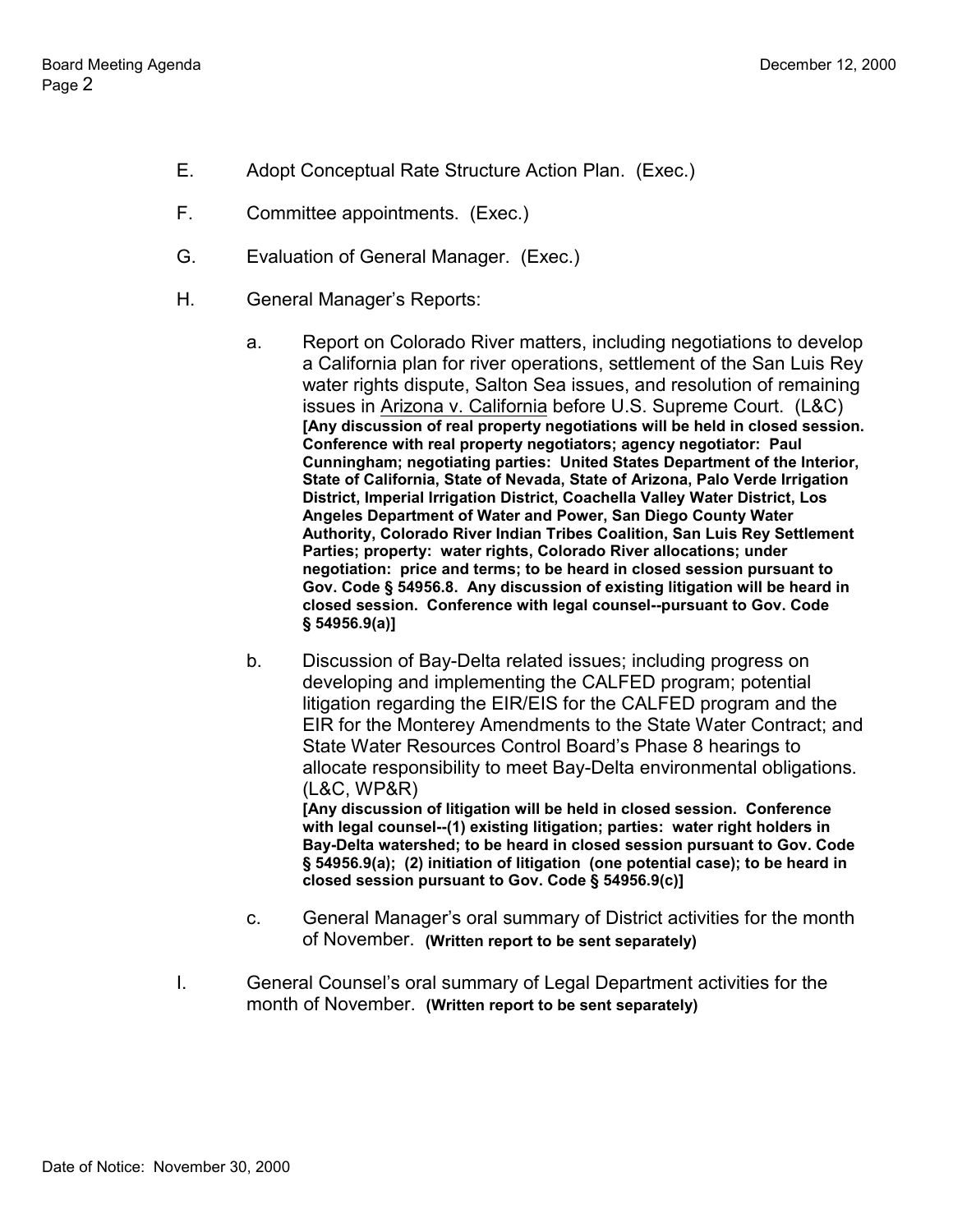# **7. ORAL REPORTS OF STANDING COMMITTEES**

- 7-1 Executive Committee (Phillip J. Pace, Chair)
- 7-2 Budget and Finance (Wesley M. Bannister, Chair)
- 7-3 Engineering and Operations (William G. Luddy, Chair)
- 7-4 Legal and Claims (Gary A. Morse, Chair)
- 7-5 Communications and Legislation (Glen D. Peterson, Chair)
- 7-6 Water Planning and Resources (Langdon W. Owen, Chair)

### **8. CONSENT CALENDAR ITEMS (Action)**

**8-1** Authorize \$1.5 million to amend agreement for the inspection and analysis of Metropolitan's prestressed concrete cylinder pipelines. (E&O)

### **Recommendation:**

**Option #1:**

**(a) Appropriate \$1.5 million and authorize an amendment to Agreement No. 30402 with Pressure Pipe Inspection Company (PPIC) to have all work performed for the inspection and analysis of Metropolitan's remaining PCCPs, approximately 110 miles. This action will increase the contract with PPIC from \$560,000 to \$2.06 million. This option would generate data that identifies distressed pipe and possible pipeline failure. Staff would be able to locate and repair distressed pipe.**

**(b) The proposed project is categorically exempt under the California Environmental Quality Act (CEQA) as a check for performance of an operation, or quality, health, or safety of a project (State CEQA Guidelines Section 15309); and as a minor alteration of existing public facilities involving no expansion of use (State CEQA Guidelines Section 15301).**

**8-2** Approve construction of a service connection by Three Valleys Municipal Water District on San Gabriel Valley Municipal Water District's pipeline for deliveries of Metropolitan water using Metropolitan's capacity rights. (E&O)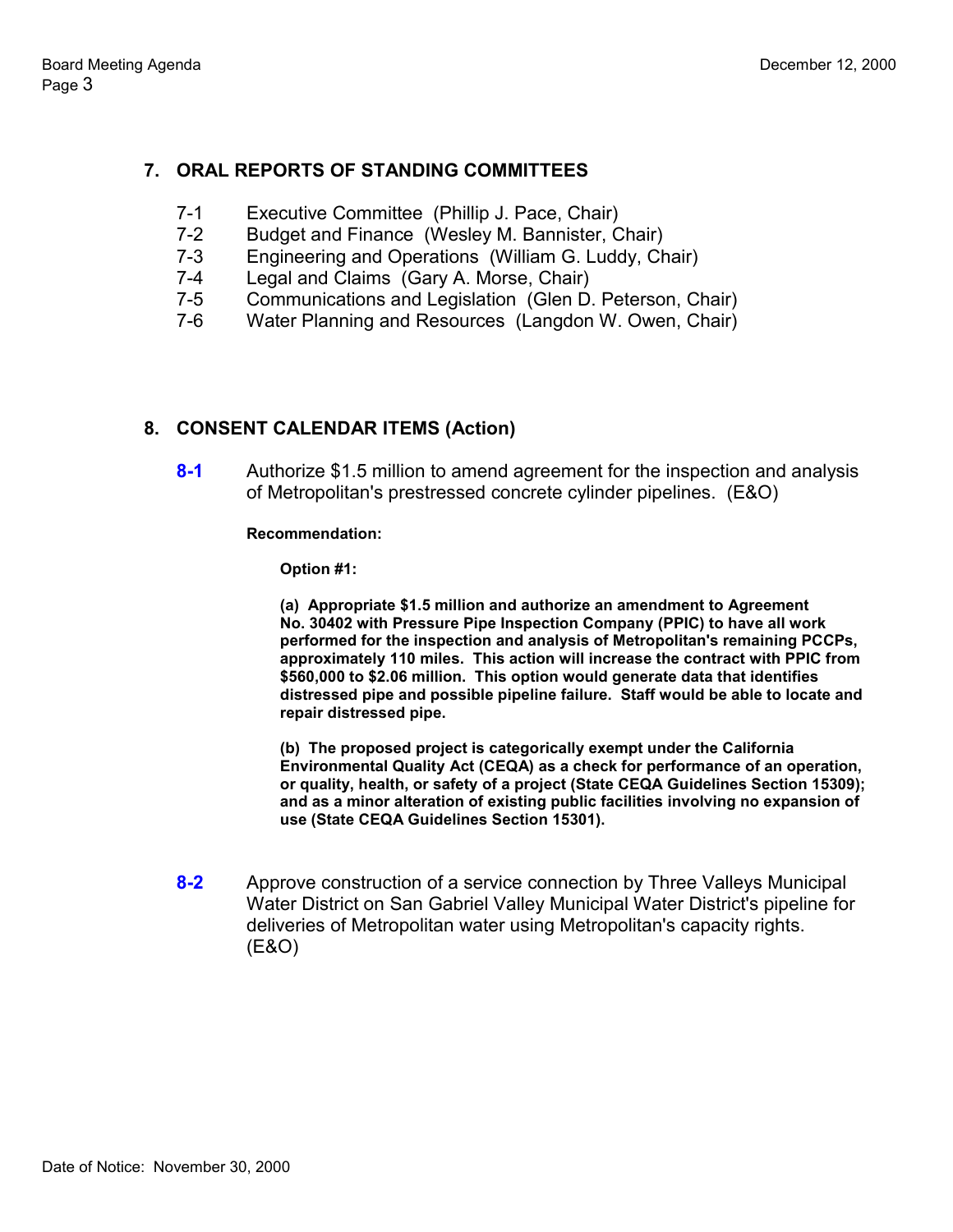**Option #1:**

**Determine that pursuant to the CEQA, the proposed project qualifies for a Categorical Exemption (Class 1, Section 15301 of the State CEQA Guidelines); approve the General Manager executing an agreement in form approved by the General Counsel to construct a service connection by Three Valleys Municipal Water District on San Gabriel Valley Municipal Water District's pipeline as described in the letter.**

**8-3** Authorize increasing the General Manager's previously approved authority by \$136,000 to award a construction contract for chlorine containment and handling facilities for the Robert B. Diemer Filtration Plant. (Appn. 15346) (E&O)

#### **Recommendation:**

**Authorize increasing the General Manager's previously approved authority by \$136,000 to award a construction contract for chlorine containment and handling facilities for the Diemer plant.**

**8-4** Adopt four resolutions pertaining to property taxes for new redevelopment projects in the counties of Los Angeles, Orange, San Diego, and Ventura. (B&F)

#### **Recommendation:**

**Adopt the resolutions, providing in substance that Metropolitan elects to be allocated that additional portion of revenue from taxes levied on redevelopment property which is attributable to any increase in Metropolitan's base year tax rate applied to the incremental assessed value of the project property:**

| <b>Name of Project</b>                  | County           |
|-----------------------------------------|------------------|
| Maywood City-Wide Redevelopment         |                  |
| <b>Project in the City of Maywood</b>   | Los Angeles      |
| Marine Corp air Station Project in the  |                  |
| <b>City of Tustin</b>                   | Orange           |
| <b>Central Imperial 3 Redevelopment</b> |                  |
| Project in the City of San Diego        | <b>San Diego</b> |
| <b>Amendment to the Merged Tapo</b>     |                  |
| <b>Canyon and West End Community</b>    |                  |
| Development Project in the City of      |                  |
| Simi Valley                             | Ventura          |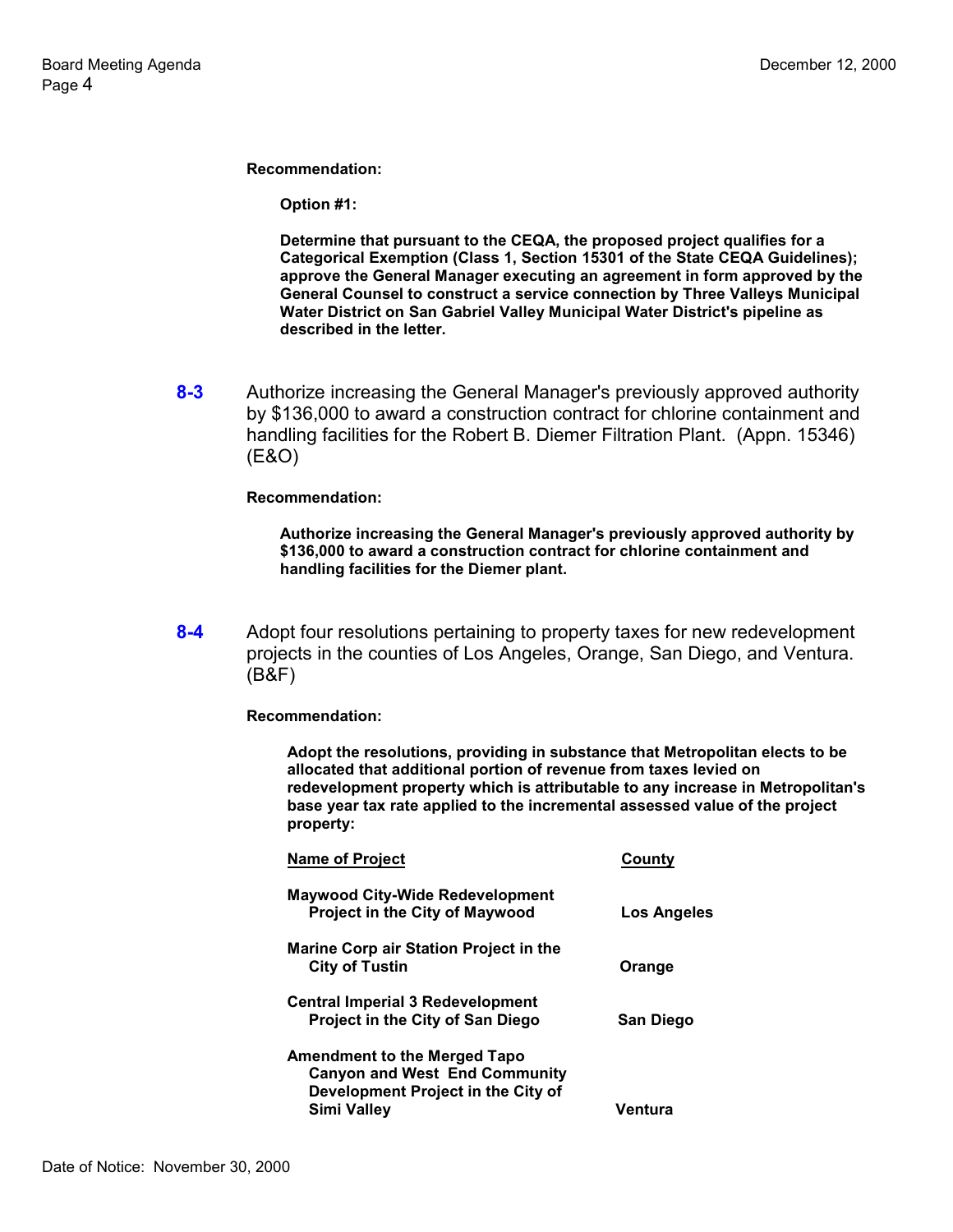**8-5** Reclassify salary grade of Assistant General Counsel. (O&P)

**Recommendation:**

**Option #1:**

**Change salary grade of Assistant General Counsel to salary grade 82 (\$125,736 to \$169,499).**

**8-6** Adopt resolution reporting the value of employer-paid member contributions to the Public Employees' Retirement System commencing January 1, 2001. (O&P)

#### **Recommendation:**

**In accordance with the Employees Association/AFSCME Local 1902 negotiated labor agreement with Metropolitan and Government Code Section 20636(c)(4), adopt the resolution reporting the value of employer-paid member contributions to the Public Employees' Retirement System for employees in classifications represented by this unit effective January 1, 2001.**

**8-7** Authorize (1) \$899,500; and (2) award of a contract to Siemens Information and Communication Networks, Inc., not to exceed \$700,000, to replace outdated Rolm telephone equipment (Appn. 15263, No. 2). (Real Prop.)

**Recommendation:**

**Option #1:**

**Increase Appropriation No. 15263 by \$899,500 to a total of \$1.354 million; authorize the General Manager to award a negotiated contract to Siemens Information and Communication Networks, Inc., for an amount not to exceed \$700,000 for factory-refurbished telecommunication equipment, associated software and related services; authorize staff to perform all work necessary to replace outdated telecommunication equipment at the nine facilities; and determine that pursuant to the California Environmental Quality Act (CEQA), the proposed project qualifies for two Categorical Exemptions (Class 1, Section 15301 and Class 3, Section 15303 of the State CEQA Guidelines). This option will delay future telecommunication expenditures by about five years and has the lowest overall cost.**

**8-8** Adopt 2000 Regional Urban Water Management Plan and the attached resolution for submittal to State of California. (WP&R)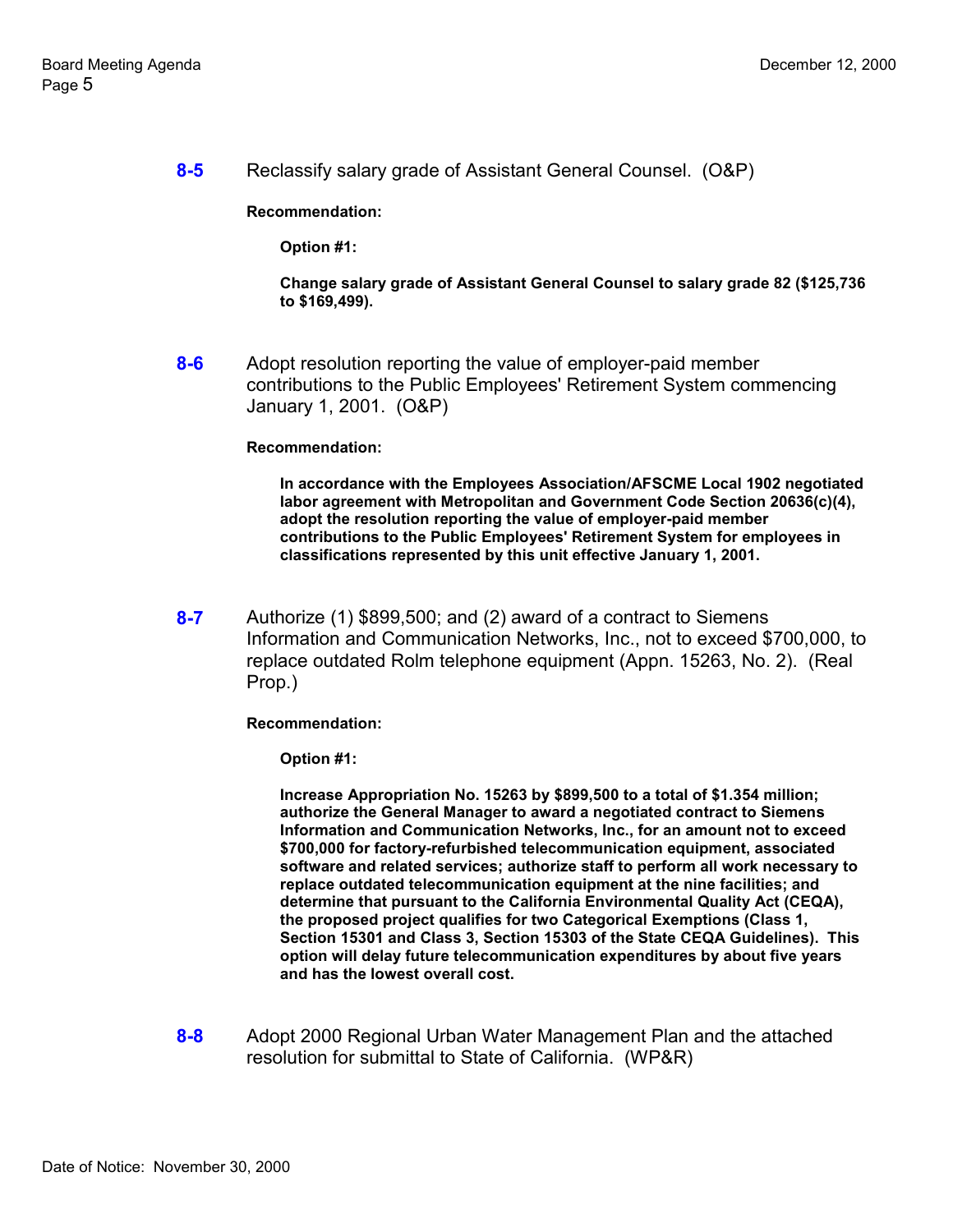**Option #1:**

**Determine that the recommended actions qualify for a Statutory exemption under CEQA and adopt the 2000 Plan and resolution for submittal to the State of California by December 31, 2000 and comply with the Act of the California Water Code.**

# **(END OF CONSENT CALENDAR)**

### **9. OTHER BOARD ITEMS (Action)**

- 9-1 Approve legislative proposals for 2001. (C&L) **(To be mailed separately)**
- **9-2(a)** Delegation of authority to plan, entitle and implement the Diamond Valley Lake Master Plan. (Real Prop.)

**Recommendation:**

**Option #1:**

**Delegate to the General Manager authority allowed under Metropolitan's Administrative Code Sections 8113, 8115 and 8117 to take necessary and appropriate actions, including but not limited to expending funds within the existing appropriation (#15334) and DBAW-Phase I funds, to plan, entitle and implement the Diamond Valley Lake Master Plan.**

- 9-2(b) Provide negotiation instructions re master developer and real property agreements for the Diamond Valley Lake Master Plan. (Real Prop.) **[Conference with real property negotiator: Ronald Gastelum, General Manager; property: prior designated recreation property within the Diamond Valley Lake Project; negotiating party: Diamond Valley Recreation Group; under negotiation: price and terms re potential lease agreement; to be heard in closed session pursuant to Gov. Code § 54956.8]**
- **9-3** Authorize execution of Memorandum of Understanding with the Friant Water Users Authority. (WP&R)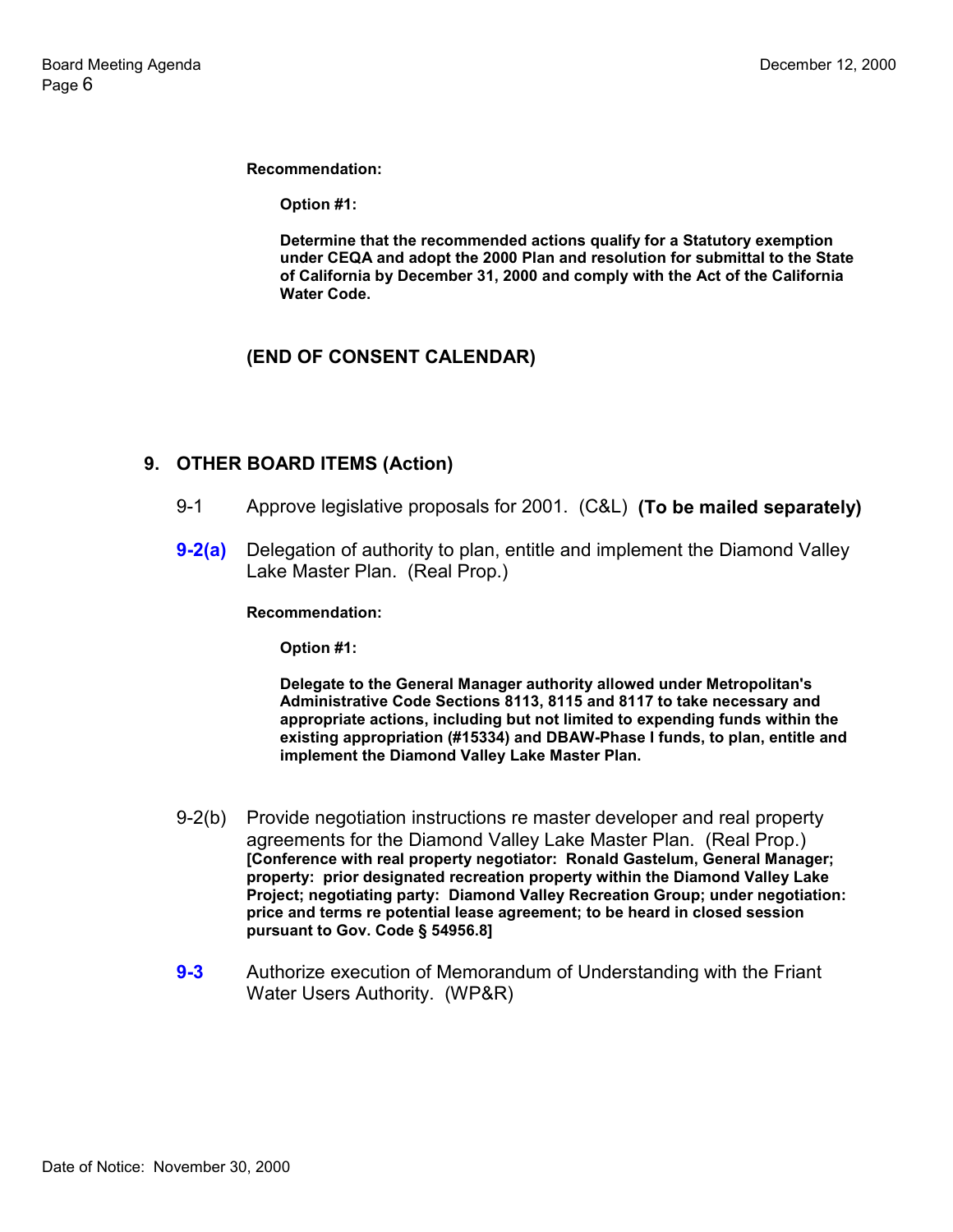**Option #1:**

**Determine that execution of the MOU is exempt under CEQA pursuant to 14 Cal Code Regs § 15262 and authorize the General Manager to execute a MOU with the Authority in form approved by the General Counsel based on the principles in Attachment 2 of the General Manager's letter.**

- 9-4 Authorize settlement in eminent domain actions entitled People of the State of California, etc. v. Metropolitan Water District of Southern California, San Bernardino County Superior Court Case Nos. RCV 048029 and RCV 048031, involving the Foothill Feeder - Rialto Pipeline. (L&C) **[Conference with legal counsel--existing litigation (two cases pending); to be heard in closed session pursuant to Gov. Code § 54956.9(a)]**
- 9-5 Authorize settlement in eminent domain action for Metropolitan's Inland Feeder Project entitled Metropolitan v. Paul F. Ryan, San Bernardino Superior Court Case No. SCV 42670. (L&C) **[Conference with legal counsel--existing litigation (one case pending); to be heard in closed session pursuant to Gov. Code § 54956.9(a)]**
- 9-6 Adopt joint resolution authorizing release of proposed Quantification Settlement Agreement amongst the Imperial Irrigation District, Coachella Valley and Metropolitan Water Districts for public review. (WP&R) **(To be mailed separately)**
- **9-7** Grant the General Manager authority to implement a new, annual Individual Pay-for-Performance Plan for Unrepresented employees as part of the Performance Incentive Payment Program and modify the Award of Excellence. (Exec.)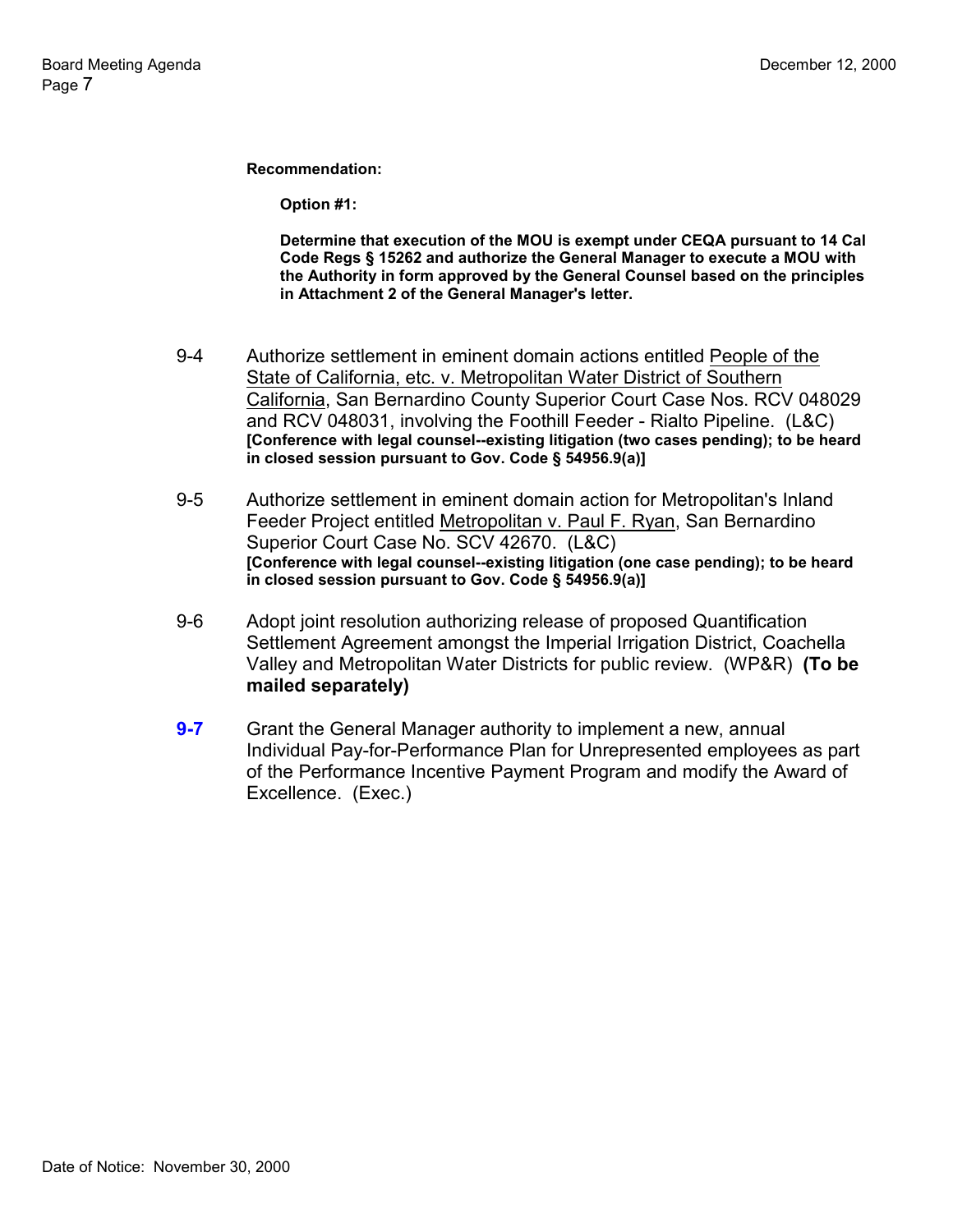**Option #1:**

**Authorize the General Manager the authority to implement an annual Performance Incentive Payment Program including a revised Pay-for-Performance Plan for Unrepresented employees and modify the Award of Excellence. This would include:**

**a. Pay-for-Performance Plan will be individual awards for Unrepresented employees whose rated performance is at exceeds expectation or outstanding. General Manager will rate the unrepresented employees and present the awards in December of each year.**

**b. Expand the Award of Excellence to include recommended employees from any employee unit who displays exemplary service or performance, eliminate the cap on the number of awardees per fiscal year and change the individual award cap from \$20,000 per awardee to awards ranging from \$1,000 up to \$7,500.**

### **10. BOARD INFORMATION ITEMS**

- **10-1** Status report for the Diamond Valley Lake Project for the month ending October 2000. (E&O)
- **10-2** Status report for the Inland Feeder Project for the month ending October 2000. (E&O) **[Any discussion of potential litigation to be heard in closed session. Conference with legal counsel--significant exposure to litigation (two matters); to be heard in closed session pursuant to Gov. Code § 54956.9(b)]**
- **10-3** Report on seawater desalination activities. (WP&R)
- 10-4 Status report on the State Water Project Initiative Action Plan and benefits. (WP&R) **(To be mailed separately) [Any discussion of real property negotiations will be heard in closed session pursuant to Gov. Code § 54956.8. Conference with real property negotiator: Ronald Gastelum, General Manager; negotiating party: California Department of Water Resources; property: water rights under State Water Contract; Any discussion of existing litigation will be heard in closed session pursuant to Gov. Code § 54956.9(a). Conference with legal counsel; one case: Planning and Conservation League v. Department of Water Resources, Case No. C024576]**